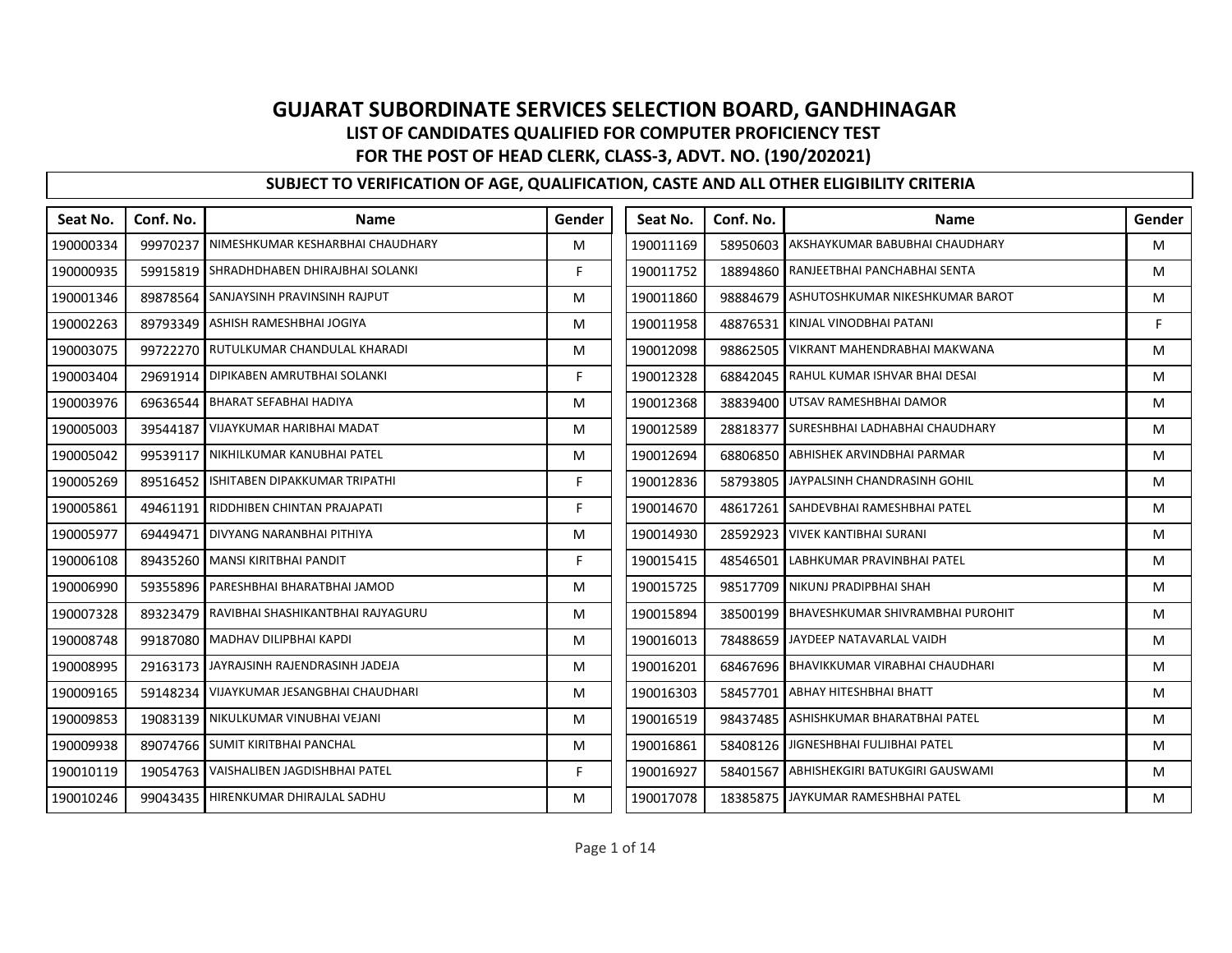| Seat No.  | Conf. No. | <b>Name</b>                               | Gender | Seat No.  | Conf. No. | <b>Name</b>                               | Gender |
|-----------|-----------|-------------------------------------------|--------|-----------|-----------|-------------------------------------------|--------|
| 190017467 |           | 18350839 HARPALSINH VIKRAMSINH GOHIL      | м      | 190026250 |           | 47532034 IMRANBHAI KASAMBHAI DARVESH      | M      |
| 190017860 |           | 68314741 PAYAL ISHVARBHAI DESAI           | F.     | 190026515 | 27506587  | MAHENDRABHAI KHUMANSANG KANSELA           | M      |
| 190018219 |           | 18281889 SHEETALBEN JAYRAMBHAI RABARI     | F.     | 190026689 |           | 77490240 KIRITKUMAR RAMSANGBHAI KANOTARA  | M      |
| 190018244 |           | 98279653   DHIRAJBHAI SHIVRAMBHAI SOLANKI | M      | 190027209 |           | 27443174 HITESHBHAI LAKHABHAI DHORIYA     | M      |
| 190018612 |           | 58244438 RAMESH MERAMAN VAGH              | M      | 190028263 | 67349293  | SANDIPKUMAR HAKABHAI KALSARIYA            | M      |
| 190018708 |           | 28235569 VISHAL VINODBHAI KOGATIYA        | M      | 190028603 | 77319597  | JIGNESHKUMAR SHANKARLAL PATEL             | M      |
| 190019411 |           | 48170546 BHAGIRATHBHAI KALUBHAI CHAVDA    | м      | 190029254 | 47254407  | RONAK DEVSHIBHAI DESAI                    | M      |
| 190020430 |           | 68078970 VIKRAM GOBARBHAI DODIYA          | M      | 190029270 |           | 97253292 MAHESHBHAI SAGARAMBHAI BHARWAD   | M      |
| 190020630 |           | 88059851 MADHURIBEN VISHNUBHAI PATEL      | F.     | 190030552 |           | 67136861 VISHAL DEVJIBHAI DESAI           | M      |
| 190021261 | 28000697  | MITESH DINESHBHAI GONDALIYA               | M      | 190032003 | 17002159  | PRADIPKUMAR DHIRAJKUMAR CHAUHAN           | M      |
| 190021302 | 87997623  | PURVRAJSINH BALBHADRASINH ZALA            | M      | 190033142 | 56894509  | PARESHKUMAR HIRALAL MALI                  | M      |
| 190021438 |           | 57984863 NAKULDAN BHALUDAN GADHAVI        | M      | 190033434 | 96868549  | PRATIBHAKUMARI MAHERVANBHAI PATEL         | F      |
| 190021815 |           | 17946516 NIRAJ RAJESHKUMAR PANDOR         | м      | 190033878 |           | 16828086 POOJABEN VISHNUBHAI KUMBHAR      | F      |
| 190022236 | 17909057  | NANDISHKUMAR NILESHBHAI PANDYA            | M      | 190034991 | 96723064  | MAYANK BHURABHAI DESAI                    | M      |
| 190023028 |           | 47836895 PRAVINSINH SUJAJI PARMAR         | M      | 190035362 | 66690303  | RANJITKUMAR MULABHAI RANA                 | M      |
| 190023112 |           | 97829478 SAHIL SURESHKUMAR PARMAR         | M      | 190036071 |           | 26622660 VIJAYRAJ HEERALAL CHANGESA       | M      |
| 190023545 |           | 17788856 SANJAYBHAI BHUPATBHAI VAGHELA    | M      | 190036154 | 76615080  | JAYDEVSINH GAMBHIRSINH VAGHELA            | M      |
| 190024230 |           | 67721021 PARTHKUMAR MOTIBHAI PAVARA       | M      | 190036256 | 76605927  | HARDIKKUMAR PIYUSHBHAI SOLANKI            | M      |
| 190024324 |           | 67713652 KEVALKUMAR VINODBHAI PATEL       | м      | 190036286 | 16603200  | SUMIT DINESHKUMAR ZALAWADIYA              | M      |
| 190024743 |           | 67673403 RIDHDHIBA BHAGIRATHSINH GOHIL    | F      | 190036638 |           | 16570340   MAYURKUMAR JAYANTILAL GHOGHARA | M      |
| 190024939 |           | 27655330 RAJVEERSINH JAGDISHSINH GOHIL    | M      | 190036766 |           | 96558628 RAVIKUMAR BALDEVBHAI DESAI       | M      |
| 190026249 |           | 57532169 LAKKIRAJSINH RANJITSINH RATHOD   | м      | 190036927 |           | 86543870 SHAKTISINH SUKHDEVSINH GOHIL     | M      |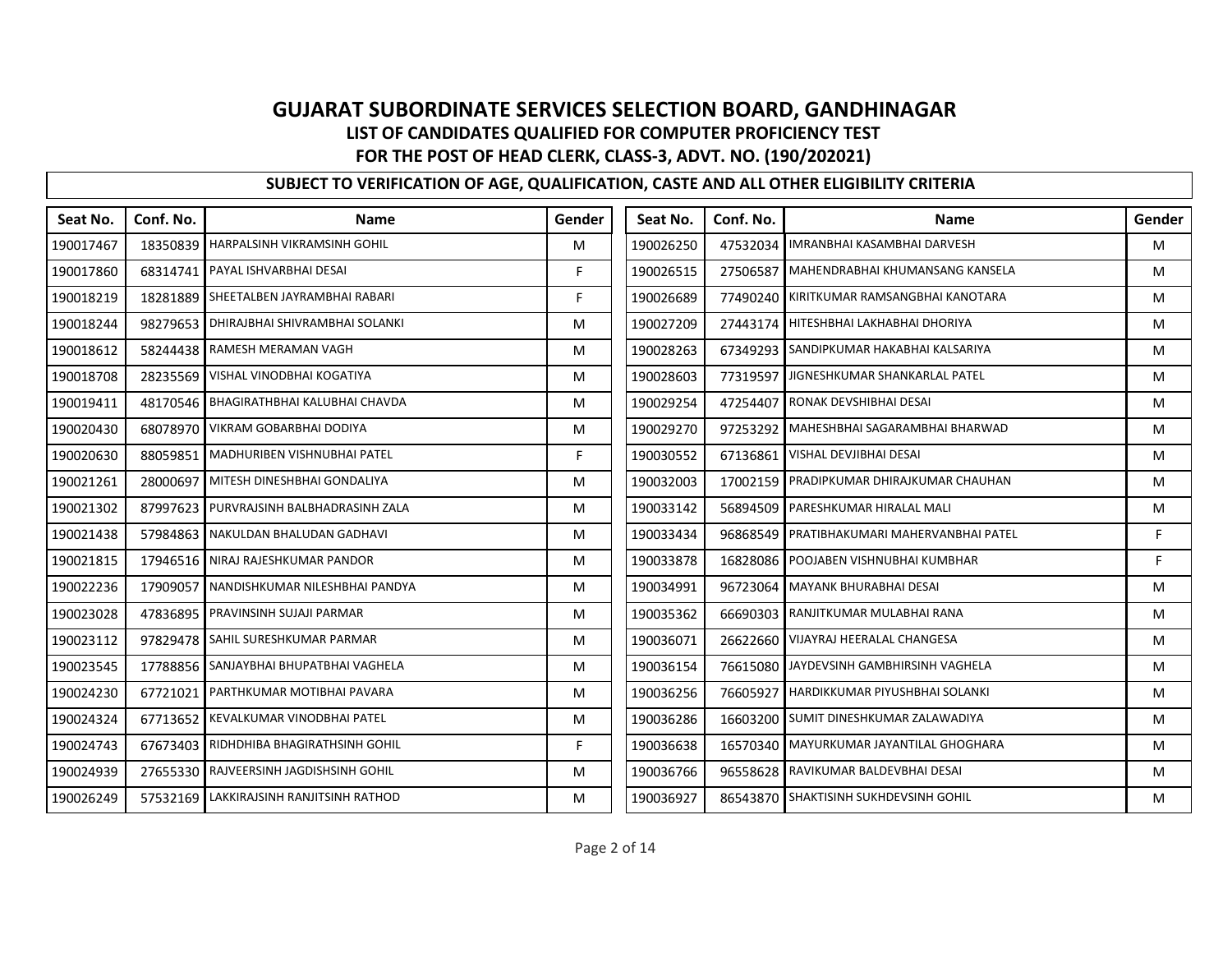| Seat No.  | Conf. No. | <b>Name</b>                                | Gender | Seat No.  | Conf. No. | <b>Name</b>                              | Gender |
|-----------|-----------|--------------------------------------------|--------|-----------|-----------|------------------------------------------|--------|
| 190037107 |           | 16527416 KARAN BABUBHAI DESAI              | M      | 190046785 |           | 85623350 JAYESHBHAI MANABHAI KHAMBHALIYA | M      |
| 190037463 |           | 46495808 MEETKUMAR GOVINDBHAI PATEL        | M      | 190046977 | 95605409  | ARVINDBHAI VAKTAJI TANK                  | M      |
| 190037596 |           | 36484295 KARTIK PRAVINBHAI PATEL           | M      | 190047375 | 85564335  | <b>FALGUNIBEN KANUBHAI PRAJAPATI</b>     | F      |
| 190038119 |           | 36435807 ANKITKUMAR JYANTILAL PATEL        | M      | 190048053 | 35504002  | KRIPALSINH SHAILENDRASINH GOHIL          | M      |
| 190038130 |           | 36434625 KRUNAL HARSHADKUMAR SHRIMALI      | M      | 190048136 |           | 45496430 PIYUSHKUMAR MADANLAL MAHESHWARI | M      |
| 190038527 | 46395400  | MANISHABEN DEVJIBHAI LAKUM                 | F      | 190048535 | 25459692  | MANOJ DANABHAI BAR                       | M      |
| 190039070 | 16346377  | <b>BHAVIK PRAVINBHAI ITALIYA</b>           | M      | 190048544 | 45458936  | <b>PARESHKUMAR BALDEVBHAI PATEL</b>      | M      |
| 190039492 |           | 76306055 RAVINABEN PRAHLADJI THAKOR        | F.     | 190048889 | 35426369  | KAJUBEN VALJIBHAI SORATHIYA              | F      |
| 190039922 |           | 36261049   MALAV JASHVANTKUMAR MODI        | M      | 190049577 |           | 45364190 RASHMINKUMAR DAYARAMBHAI LADHVA | M      |
| 190040081 |           | 76251113   SHAILESHJI BABUJI VAGHELA       | M      | 190049651 | 15357963  | MAHENDRABHAI CHAMANBHAI CHAVDA           | M      |
| 190040742 |           | 66190774 RUCHITKUMAR RAMESHBHAI DADHANIA   | M      | 190049660 | 15357095  | SONALBEN AMRUTBHAI PRAJAPATI             | F.     |
| 190041264 |           | 16143964 AJAYSINH RAGHUVIRSINH ZALA        | M      | 190049788 |           | 85344536 VIVEK SURESHCHANDRA DAVE        | M      |
| 190041391 |           | 46132334 RAHUL SURESHBHAI BHARWAD          | M      | 190050466 |           | 35277646 NITESHBHAI TRIKAMBHAI RATHOD    | M      |
| 190041706 |           | 76100197 JANVI RAKESHBHAI CHAUDHARY        | F      | 190051369 | 45192652  | VISHAL CHHAGANBHAI DESAI                 | M      |
| 190041826 |           | 56090029 YUVRAJSINH PRATAPSANG DODIYA      | M      | 190051435 | 15186892  | LAVAJIBHAI HARAJIBHAI MAKAVANA           | M      |
| 190041979 |           | 16075602 DIPAK DEVJIBHAI VISANI            | M      | 190052377 | 25094240  | MAHAVIRKUMAR SURESHBHAI CHAVDA           | M      |
| 190043172 |           | 65962165   VIKRAMBHAI RUPSHIBHAI CHAUDHARI | M      | 190052458 | 65086542  | NIHILKUMAR RAMESHBHAI PATEL              | M      |
| 190043692 | 85912668  | <b>BHUPIN ANILBHAI KHUMAN</b>              | M      | 190052637 | 15069265  | MUKESHBHAI HALAJI MAHARAJ                | M      |
| 190044175 | 85865894  | <b>BHARGAV BHAGVANBHAI PATEL</b>           | M      | 190052736 | 55057694  | RAJIV SURESHBHAI CHAKAWA                 | M      |
| 190044497 |           | 15838152 SAKET LAXMANBHAI KAPADIYA         | M      | 190053088 | 45024482  | DAKSHESH MAHENDRABHAI PATEL              | M      |
| 190045917 |           | 35706546 MAHESHBHAI SHANTUBHAI DANGAR      | M      | 190053436 | 84988205  | VANRAJSINH BECHARBHAI MORI               | M      |
| 190046688 |           | 55632572 NAJAMA SULEMANBHAI MOMIN          | F.     | 190053669 | 64964095  | JAYRAJSINH AGARSINH GOHIL                | M      |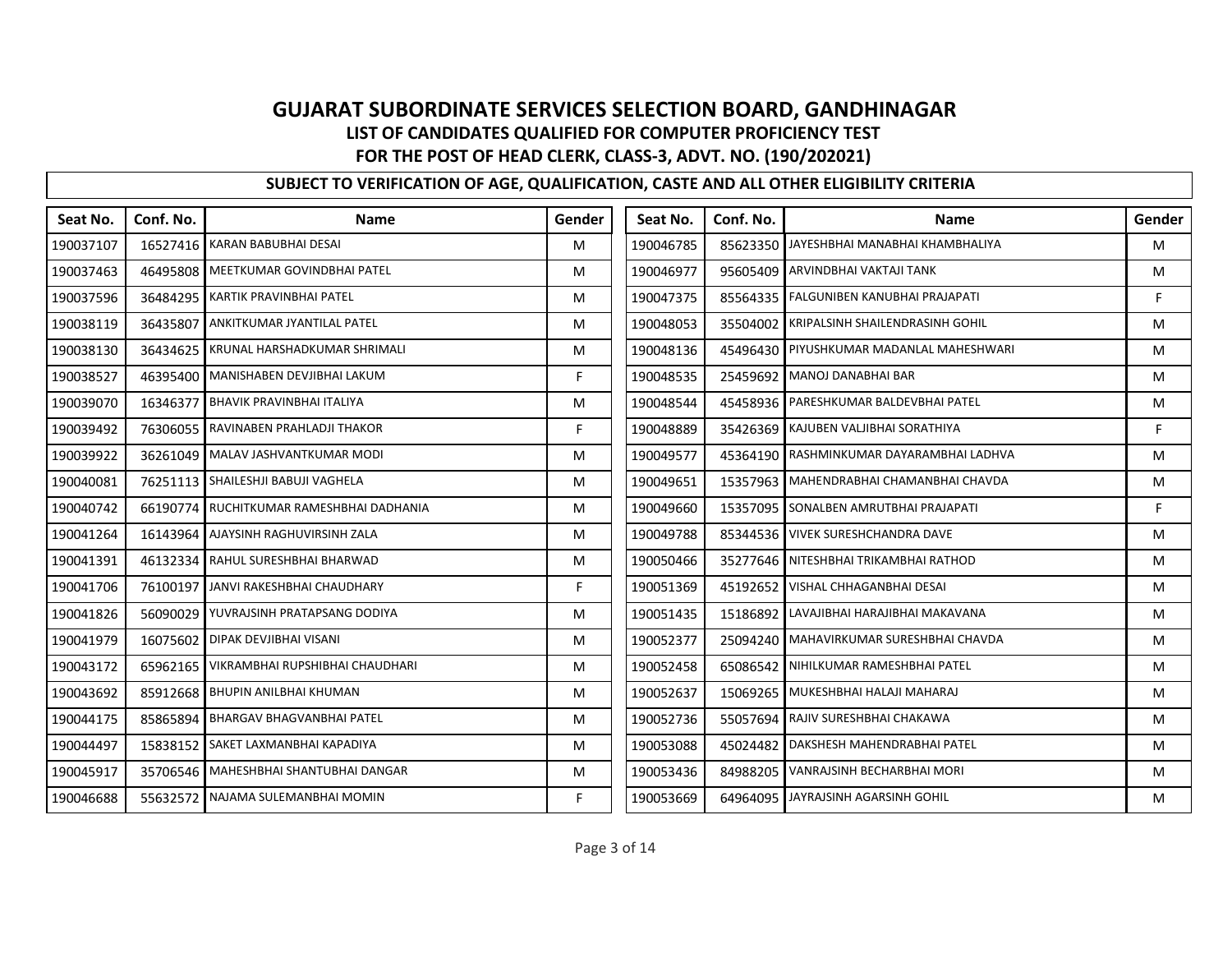| Seat No.  | Conf. No. | <b>Name</b>                               | Gender | Seat No.  | Conf. No. | <b>Name</b>                                 | Gender |
|-----------|-----------|-------------------------------------------|--------|-----------|-----------|---------------------------------------------|--------|
| 190053862 |           | 44945150 HARDIKSINH DASHARATHJI RAJPUT    | M      | 190065152 |           | 63878638 MEHUL KUMAR PARMA BHAI CHAUHAN     | M      |
| 190054907 |           | 84846799 TINKALBEN ASHOKBHAI PATEL        | F      | 190065176 |           | 83876348 DHRUV DASHRAT DESAI                | M      |
| 190055047 |           | 74832348 ROSHANI SOMABHAI DESAI           | F.     | 190065348 | 93861741  | RAVI PRAVINBHAI MAKWANA                     | M      |
| 190055972 |           | 54747993 DARSHANKUMAR RAJUBHAI BHATT      | M      | 190066087 | 73792561  | <b>HARSH RAJENDRABHAI PANDYA</b>            | M      |
| 190057228 | 64625901  | <b>MANISH DOLARBHAI JOSHI</b>             | M      | 190066190 | 13781912  | SHIVRAJ MADHUBHAI POSATAR                   | M      |
| 190057326 | 34616842  | RAJESHVAR PRAVINBHAI RATHOD               | M      | 190066568 | 23746567  | GAJENDRASINH SOMAJI SOLANKI                 | M      |
| 190057747 |           | 94577018 JAYVINKUMAR HEMRAJBHAI CHAUDHARI | м      | 190066743 | 83728830  | SANDIPKUMAR PRAKASHBHAI PRAJAPATI           | M      |
| 190057791 |           | 74572636 BHUMIKKUMAR ATULBHAI VAGHASIYA   | M      | 190066748 | 53728455  | VIRALKUMAR BHARATKUMAR PRAJAPATI            | M      |
| 190058716 |           | 44483335   VISHVRAJSINH SHADEVSINH PARMAR | м      | 190066802 |           | 73722828 DHRUV SHAILESHBHAI PATEL           | M      |
| 190059560 | 64405406  | <b>SAHDEVSINH BHAGAVATSINH GOHIL</b>      | M      | 190067263 | 63677393  | KEVALBHAI HARACHANDABHAI RABARI             | M      |
| 190059584 |           | 74403226 VIJAYKUMAR VIRAMBHAI AHIR        | M      | 190067685 | 23637017  | MITTALBEN JAYARAMBHAI DESAI                 | F.     |
| 190059606 |           | 74401675 KIRTI KISHORBHAI ITALIYA         | M      | 190068020 | 33603023  | MOHITKUMAR MUKESHBHAI PARMAR                | M      |
| 190060015 |           | 24361664 NISHANKIBEN PRAVINBHAI DESAI     | F.     | 190068223 | 73586505  | HARDIKKUMAR NAGAJIBHAI DESAI                | M      |
| 190060035 | 64360111  | YOGESH TULSIBHAI KESUR                    | M      | 190068250 | 73583631  | ANKITKUMAR RAMJIBHAI CHAUDHARI              | M      |
| 190060078 |           | 24356618 HARDIK DHARMENDRASINH KUMPAVAT   | M      | 190069049 |           | 43510159 DEEP RAMJIBHAI CHAUDHARY           | M      |
| 190060532 | 14315725  | UPASANABEN BHARATBHAI LAKUM               | F      | 190069115 |           | 43503260 SUDHIR KUMAR MANSUKHBHAI DHAMSANIA | M      |
| 190061848 |           | 64190280 AKSHAYKUMAR JAYANTIBHAI PATEL    | M      | 190069260 |           | 43489426 CHIRAG NARSHANGBHAI VEGAD          | M      |
| 190061889 |           | 94185560 CHINTAN SAVJIBHAI KAILA          | M      | 190070139 |           | 93402016 RUTURAJ MANOJBHAI PAVRA            | M      |
| 190062409 |           | 94139678 RAKESH KUMAR SAVAJI BHAI VALIYA  | м      | 190070911 | 53325650  | DHIRUBHAI ARAJANJI CHAVDA                   | M      |
| 190063612 |           | 44025150 LAVKUMAR RAMESHBHAI CHAUDHARY    | M      | 190071522 | 83268920  | JAYRAJSINH BHARATSINH KHER                  | M      |
| 190064060 |           | 63984065 DHAVAL PRAVINBHAI DABHI          | м      | 190072986 |           | 33133440 BRIJESHKUMAR BABULAL PRAJAPATI     | M      |
| 190065003 |           | 83893979 DHAVALKUMAR GOVINDBHAI PATEL     | м      | 190073488 |           | 93085985 HARDIK DIPAKBHAI JANI              | M      |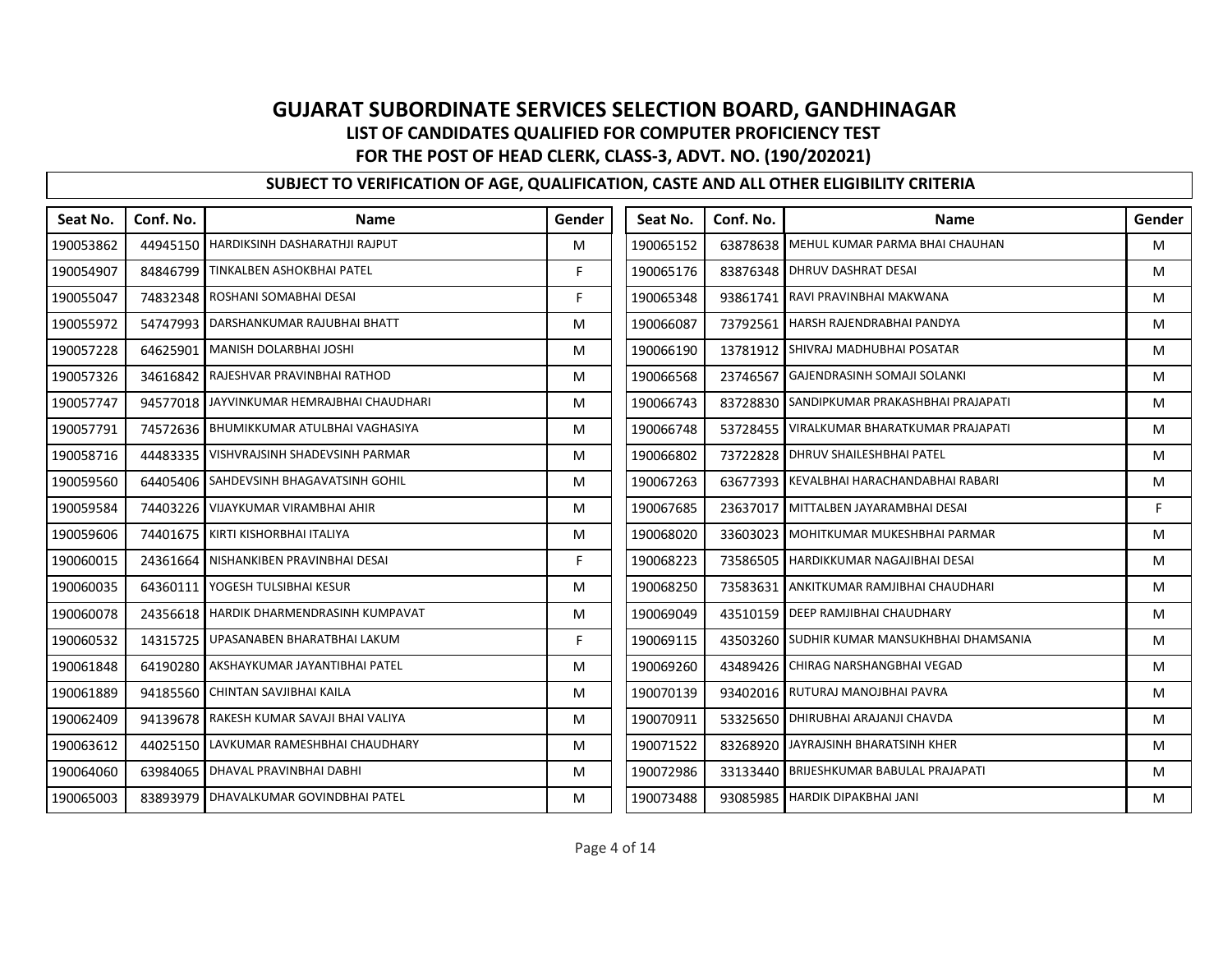| Seat No.  | Conf. No. | <b>Name</b>                                   | Gender | Seat No.  | Conf. No. | <b>Name</b>                              | Gender |
|-----------|-----------|-----------------------------------------------|--------|-----------|-----------|------------------------------------------|--------|
| 190073510 |           | 73084274 PIYUSHKUMAR DANABHAI CHAUDHARI       | M      | 190081432 | 82328087  | NAYNABEN KHATABHAI PARMAR                | F.     |
| 190073611 |           | 23074269 PRADHYUMANSINH PRUTHVIRAJSINH JADEJA | M      | 190083137 | 42169029  | KOMALBEN DEVJIBHAI CHAUDHARY             | F      |
| 190073791 |           | 43054630 JIGNESH SURESHBHAI MAKWANA           | M      | 190083377 |           | 62146358 YASHKUMAR NAROTTAMBHAI BARAIYA  | M      |
| 190075291 |           | 12908981 DHYEY AJAYKUMAR SHUKLA               | M      | 190083476 | 72136997  | JIGNESHBHAI PARSOTAMBHAI VARMORA         | M      |
| 190075356 |           | 42903287 HIMANSHUKUMAR LAVAJIBHAI SUTARIYA    | M      | 190084091 |           | 32082586 POOJABEN RAVJIBHAI JADAV        | F.     |
| 190075456 |           | 22893492 AVINASHKUMAR NATWARBHAI VASAVA       | M      | 190084467 | 62046371  | SHASHIKANT PRAVINBHAI VAGHELA            | M      |
| 190076278 |           | 62811255 KAMLESH BHARATBHAI GADHAVI           | M      | 190084762 | 82020828  | DINESH BHAI JAYESH BHAI CHAUDHARY        | M      |
| 190077860 |           | 82660725 JIGARKUMAR KIRITBHAI CHAVADA         | M      | 190084901 |           | 82007193 RAHULKUMAR HARIBHAI SAXENA      | M      |
| 190078159 |           | 62632506   HARSHAD DIPAKBHAI CHAUHAN          | M      | 190085429 |           | 61954520 KULDIPSINH BALVANTSINH SOLANKI  | M      |
| 190078232 |           | 62625606   MANIT RAJENDRAKUMAR MODI           | M      | 190085482 | 21949332  | MAMTABEN HIRABHAI MALI                   | F      |
| 190078573 |           | 32596588 RAVIRAJSINH ANIRUDDHSINH GOHIL       | M      | 190085724 | 41926922  | DHIMANTKUMAR MATHURBHAI RAKHOLIYA        | M      |
| 190078954 |           | 12559365 UDAYSINH JAVANSINH RANA              | M      | 190086994 | 61810974  | NIKHIL ASHOKBHAI UNDAVIA                 | M      |
| 190079045 |           | 62549586 ANIRUDDH BALVANTSINH SOLANKI         | M      | 190087043 |           | 71806110 AKSHAY GHEMARBHAI DESAI         | M      |
| 190079228 |           | 42533302 NITINKUMAR NARSINGBHAI VALVAI        | M      | 190088313 | 71688571  | LALJEEBHAI SAVABHAI SARVAIYA             | M      |
| 190079292 |           | 82528053   HASTI TUSHARBHAI JOSHI             | F      | 190088367 | 31683774  | <b>CHANDANBEN BHGVANDAS NAYI</b>         | F      |
| 190079382 |           | 72520618 VISHALBHAI PRAGAJIBHAI PARMAR        | M      | 190089373 | 61588985  | DHARTIBAHEN POPATBHAI SOLANKI            | F      |
| 190079460 |           | 32513700 DUSHYANTKUMAR TRIBHOVANBHAI PARMAR   | M      | 190089940 |           | 21532943 DARSHAK SHAILESHBHAI PATEL      | M      |
| 190079595 | 52499737  | ASIFBHAI AKUBBHAI MANSURI                     | M      | 190089958 | 21531155  | VAIBHAV LALITBHAI RATHOD                 | M      |
| 190080630 | 32399857  | NISHA DASHARATHBHAI PATEL                     | F.     | 190090191 | 31510400  | VIKRAMBHAI ISHWARBHAI DESAI              | M      |
| 190080765 |           | 82386566   VIMALKUMAR BABUBHAI KAPADIYA       | M      | 190090689 |           | 91461976 DIPAKKUMAR GHEMARBHAI CHAUDHARY | M      |
| 190080867 |           | 82378933   VIVEKBHAI GHANSHYAMBHAI DAVE       | M      | 190090736 | 41458247  | KISHAN PRAVINDAS VAISHNAV                | M      |
| 190081071 |           | 82361098 DHAVALKUMAR KANUBHAI PRAJAPATI       | M      | 190091254 |           | 61408702 ARAVINDKUMAR NARANBHAI KACHHOT  | M      |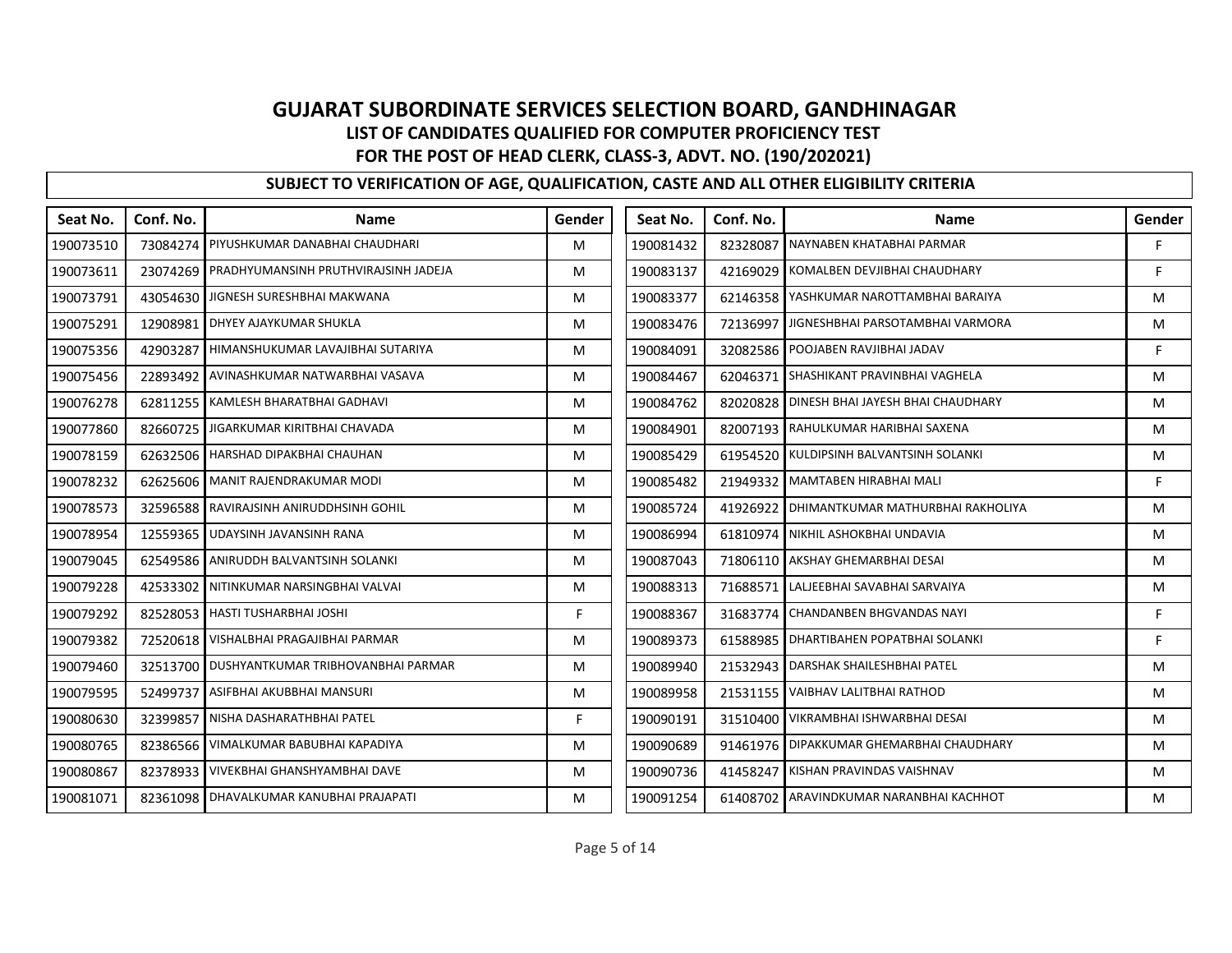| Seat No.  | Conf. No. | <b>Name</b>                                  | Gender | Seat No.  | Conf. No. | <b>Name</b>                              | Gender |
|-----------|-----------|----------------------------------------------|--------|-----------|-----------|------------------------------------------|--------|
| 190092841 |           | 11264894 SURESH DHANJIBHAI DANGAR            | м      | 190099635 | 40623221  | <b>BHARDWAJ KASHIRAM PUROHIT</b>         | M      |
| 190092937 |           | 71255948 MILANKUMAR MAHESHBHAI GHEVARIYA     | M      | 190100114 | 20576211  | ALPESHKUMAR ISHWARBHAI RABARI            | М      |
| 190093453 | 51208380  | CHHAYABEN KANJIBHAI CHAUDHARI                | F.     | 190100891 | 90505013  | HARSHADKUMAR BHARATBHAI MAKWANA          | М      |
| 190093878 |           | 41169529 ARJUNBHAI BADABHAI ASARI            | M      | 190101989 | 40407603  | HARESH MAHADEVJI CHAUDHARI               | M      |
| 190093987 |           | 31158252 SIDDHI BHARATBHAI PATEL             | F.     | 190102260 | 80379797  | JAYDIPSINH SUKHDEVSINH ZALA              | M      |
| 190094821 | 41080507  | KARAMSHIBHAI ARJANBHAI BHARADIYA             | M      | 190102564 | 50350954  | DHAVALKUMAR BECHARBHAI CHAUDHARY         | М      |
| 190095645 |           | 50999821 AJAYBHAI RAGHUBHAI PADHARIYA        | M      | 190102851 | 50324598  | <b>TRUPTI CHATURBHAI KAILA</b>           | F      |
| 190095795 |           | 90988169 MANSIBEN BHARATBHAI PATEL           | F      | 190103638 | 40249767  | HITESHBHAI DHUDABHAI RABARI              | M      |
| 190096121 |           | 40958494 HITESH HAMIRBHAI BARAIYA            | м      | 190104345 | 40182987  | SEFALI BALAVANTBHAI KAJAVADARA           | F      |
| 190096794 | 40892715  | ALPESHBHAI RAMESHBHAI VASIYA                 | м      | 190104685 | 60152095  | KAJAL JAGDISHBHAI PATEL                  | F      |
| 190097017 |           | 90872002 JIGNESH KANUBHAI KAPADIYA           | м      | 190105115 | 40109959  | MOHITKUMAR RAJESHBHAI PATEL              | M      |
| 190097204 |           | 90855332 NIRAV GOVINDBHAI CHAUDHARI          | M      | 190105502 | 90075038  | RINKALBEN DINESHBHAI CHAUDHARY           | F      |
| 190098178 |           | 50759216 ATULKUMAR SAGRAMBHAI CHAUDHARI      | м      | 190105909 | 10040068  | ASHVINKUMAR VASHARAMBHAI JAMBUKIYA       | M      |
| 190098827 |           | 90696809 MANOHARSINH BABUJI RANA             | M      | 190106038 | 40029966  | ANKURKUMAR BHIKHABHAI NAYI               | М      |
| 190098878 |           | 10691996 RAM MANSURBHAI VAVADIYA             | M      | 190106112 | 20022644  | VIMALKUMAR KANUBHAI BAROT                | M      |
| 190099019 |           | 40679230 SAHILKUMAR LISTANBHAI DAMOR         | M      | 190106181 | 30015958  | RAHULKUMAR PUNAMBHAI SOLANKI             | M      |
| 190099056 |           | 70675976 KISHAN BHARATBHAI PATEL             | M      | 190108346 | 38521510  | CHIRAGKUMAR AJITSINH RAJ                 | M      |
| 190099078 |           | 90674834 CHINTAN ASHOKBHAI CHAMPANERI        | M      | 190109637 | 47571248  | ANKURKUMAR DAHYABHAI MAKWANA             | М      |
| 190099092 |           | 30673614 VITTHALBHAI BHEMABHAI PRAJAPATI     | м      | 190110365 | 67022120  | <b>RUKMA SHANTILAL PRAJAPAT</b>          | F      |
| 190099389 |           | 20646076 DHRUV KIRANBHAI PATEL               | м      | 190110496 | 76915701  | MANORATHSINH VIKRAMSINH PARMAR           | M      |
| 190099501 |           | 30636186   MAHESHVARI KRISHNAKANT VADODARIYA | F      | 190111128 | 66440000  | JIGARKUMAR KALPESHBHAI PATEL             | M      |
| 190099599 |           | 80627220 PARIKSHIT VIJAYBHAI TRIVEDI         | M      | 190111811 |           | 85932498 DIKSHITKUMAR KANUBHAI CHAUDHARI | М      |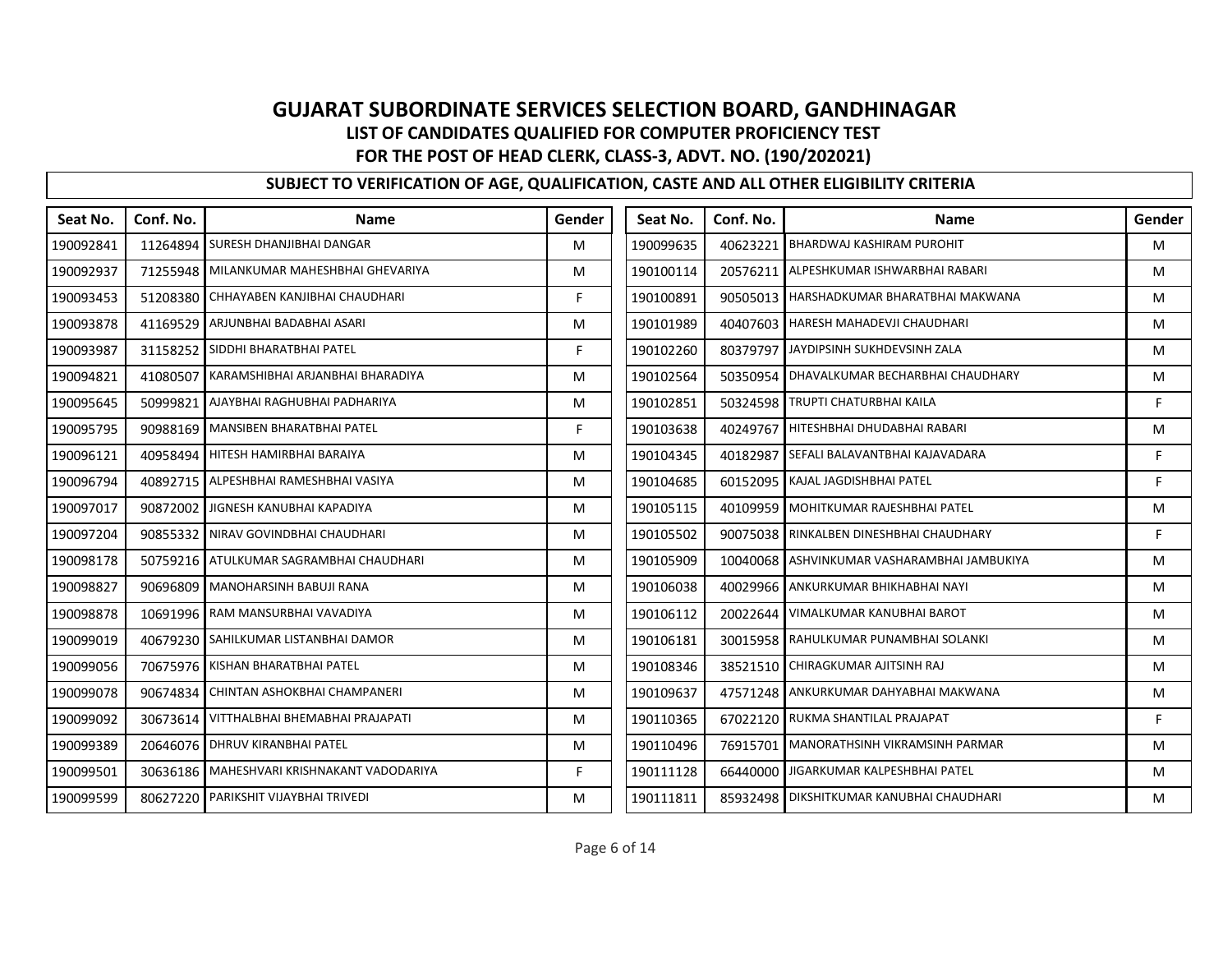| Seat No.  | Conf. No. | <b>Name</b>                          | Gender | Seat No.  | Conf. No. | <b>Name</b>                               | Gender |
|-----------|-----------|--------------------------------------|--------|-----------|-----------|-------------------------------------------|--------|
| 190112840 | 35179630  | KINALBEN PANKAJBHAI CHAUDHARI        | Е      | 190124827 |           | 87917946 ANKITKUMAR DANABHAI KAHOR        | M      |
| 190113386 | 14761480  | DHARMAVIR MANSINH CHAUHAN            | M      | 190125318 |           | 17693139 VIPULKUMAR AKHERAJBHAI CHAUDHARY | M      |
| 190114913 | 93659322  | RAHUL VINUBHAI PARMAR                | M      | 190126361 |           | 87239940 KETULKUMAR NARESHBHAI PATEL      | M      |
| 190116793 | 62281977  | VIRATPALSINH DHIRAJSINHJI PARMAR     | M      | 190126709 |           | 67096333 PARTHKUMAR GIRISHBHAI CHANPURA   | M      |
| 190117642 | 61636592  | TUSHARKUMAR DHANVANTBHAI RATHOD      | M      | 190127081 | 86937565  | JINALBEN ARVINDBHAI PATEL                 | F      |
| 190118731 | 90875328  | PARTHKUMAR GANPATBHAI PARMAR         | M      | 190127491 | 86778249  | MEHULKUMAR JAYANTIBHAI SUTHAR             | M      |
| 190120215 | 59903018  | HITESHKUMAR MASUNGBHAI CHAUDHARI     | M      | 190128406 | 46350197  | JATIN CHANDRAKANT BAROT                   | M      |
| 190120239 | 49890989  | JIGNESHKUMAR RAJUBHAI SINDHAV        | M      | 190128769 |           | 36194039 ANKITKUMAR UDAYSINH BARAD        | M      |
| 190120745 | 19669937  | HARDIKSINH JAYVANTSINH JADEJA        | M      | 190129087 |           | 96059041   VISHVASKUMAR DAYARAMBHAI JOSHI | M      |
| 190121211 | 39478409  | PRAVIN KUMAR PRAHLAD BHAI PATEL      | M      | 190129300 | 55961477  | DHAVALKUMAR LALJIBHAI ZEZARIYA            | M      |
| 190121591 | 49312080  | RAHULPURI VISHNUPURI GOSWAMI         | M      | 190129474 | 25880636  | DHAVALKUMAR KUBERBHAI RANAVASIYA          | M      |
| 190122516 | 68903828  | ANILKUMAR BHIMABHAI PRAJAPATI        | M      | 190130000 |           | 55673016 TEJASKUMAR RUPSINH BARIA         | M      |
| 190122666 | 88844140  | KISHORKUMAR VAJUBHAI CHAVDA          | M      | 190130176 |           | 45593446 HARESHDAN ASHOKDAN TAPARIYA      | M      |
| 190122891 | 78745352  | MADHAVIBA DASHARATHASINH JADEJA      | F      | 190130292 |           | 25543731 AJAY RASIKKUMAR PARMAR           | M      |
| 190123121 | 38639725  | HARSHADKUMAR RANCHHODBHAI SINDHAV    | M      | 190130422 |           | 35493730 NIKULKUMAR VAJUBHAI VADHER       | M      |
| 190123464 | 28491533  | NIRMAL LALITKUMAR PARMAR             | M      | 190131032 | 25222725  | SHAILESHKUMAR DHULABHAI BHAGORA           | M      |
| 190123984 | 98265527  | JAYESHBHAI GOPALBHAI PATEL           | M      | 190131613 |           | 44969206 VISHALKUMAR KARAMSHIBHAI DESAI   | M      |
| 190124081 | 38227899  | RAJENDRASINH DIPSINH GOHIL           | M      | 190131699 | 14932601  | HITESH FALJIBHAI CHAUDHARY                | M      |
| 190124212 | 98177551  | RAHULKUMAR BHAGVANBHAI CHAUDHARI     | M      | 190131728 | 14918459  | SHAILESHKUMAR HEMJIBHAI ACHARYA           | M      |
| 190124315 | 38132040  | CHETANKUMAR VIRCHANDBHAI THAKOR      | M      | 190131939 |           | 54827825 BHUMI JETHALAL VALA              | F      |
| 190124442 |           | 38070743 SURVIRSINH JUVANSINH CHAVDA | M      | 190133109 |           | 24316613 KAJAL ARVINDBHAI NINAMA          | F      |
| 190124774 |           | 67936797   HARDIK LALJIBHAI DESAI    | M      | 190133312 |           | 74222375 HETALBEN RAMJIBHAI CHAUDHARI     | F      |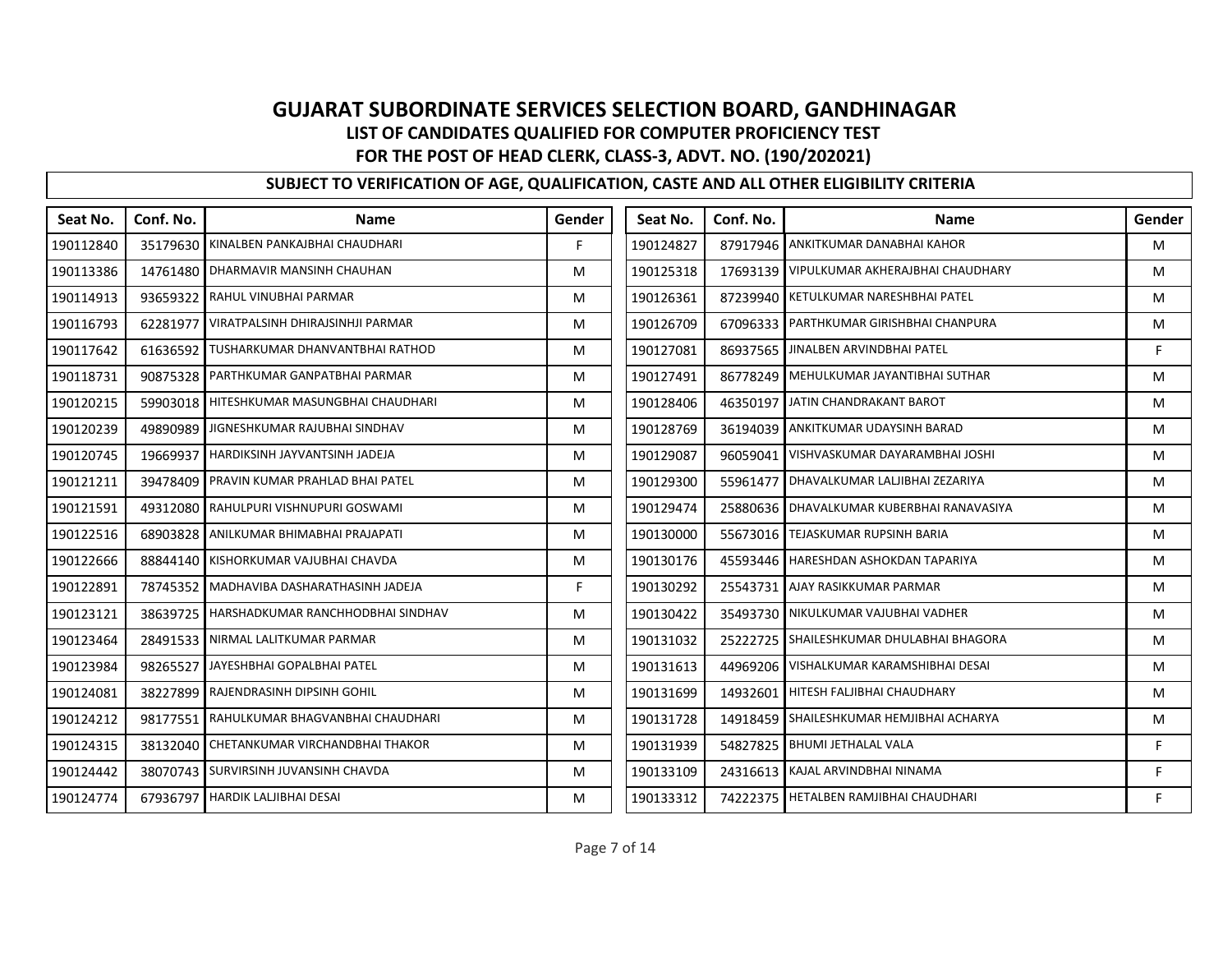| Seat No.  | Conf. No. | <b>Name</b>                               | Gender | Seat No.  | Conf. No. | <b>Name</b>                          | Gender |
|-----------|-----------|-------------------------------------------|--------|-----------|-----------|--------------------------------------|--------|
| 190133432 |           | 14173759 CHIRAGKUMAR RATANLAL TELI        | м      | 190139188 | 31693329  | <b>DIPAKKUMAR AMARSANG THAKOR</b>    | M      |
| 190133456 |           | 64163956 JAYKUMAR ANILBHAI PATEL          | M      | 190139375 | 91615015  | <b>BHAVESHKUMAR DHANJIBHAI TARAL</b> | M      |
| 190133541 |           | 84121868 HIMANI SHIVABHAI CHAUDHARY       | F.     | 190139721 | 61469845  | ANILBHAI DEVKARANBHAI RABARI         | M      |
| 190133751 |           | 74033566 ROHITKUMAR PARBATBHAI CHAUDHARY  | M      | 190139941 | 11364371  | ASHWINKUMAR RAGABHAI CHAUDHARI       | M      |
| 190134118 |           | 33878369 DINESHBHAI KHIMABHAI AHIR        | M      | 190140234 | 61235910  | PRAFULBHAI SHAKARABHAI NALWAYA       | M      |
| 190134178 | 93853227  | <b>HARDIK BABUBHAI PATEL</b>              | м      | 190140387 | 91178953  | BHAVINKUMAR JAYANTILAL PATEL         | м      |
| 190134773 |           | 33611285 NIKHILKUMAR NAGJIBHAI VASAVA     | м      | 190140508 | 61127057  | DHRUVANG RAMANLAL BANKER             | M      |
| 190134875 |           | 83569113 DEEP MUKESHBHAI MAHETA           | M      | 190140687 | 71053939  | <b>RIPAL RAMLAL PATEL</b>            | F      |
| 190134882 |           | 13567634 HIRENKUMAR RAMJIBHAI CHAUDHARY   | м      | 190140903 | 10970605  | HITENDRASINH AMARSINH CHAUHAN        | M      |
| 190134971 | 43530859  | <b>EKTABEN BHAGWANBHAI PATEL</b>          | F.     | 190141025 | 90920594  | HARDIKKUMAR PRABHATBHAI DESAI        | M      |
| 190135478 | 33319719  | URVISH RAMANLAL PATEL                     | M      | 190141861 | 50555918  | DIVYARAJSINH MAHAVIRSINH JADEJA      | M      |
| 190135662 | 73236854  | NARESHBHAI MANUBHAI MAKVANA               | M      | 190142847 | 30134297  | HARNISH RAMCHANDRABHAI PATEL         | M      |
| 190135888 |           | 13133273 ARATI PRAVINDAN SHAMAL           | F.     | 190143495 | 19567228  | NAMRATABA VIJAYSINH JADEJA           | F      |
| 190136248 | 32970107  | <b>BHAVESHBHAI MOHANBHAI CHAMAR</b>       | м      | 190143706 | 49294017  | VISHALKUMAR KISHORCHANDRA TILAVAT    | м      |
| 190136357 |           | 52928642 SURESHBHAI HARAJIBHAI GABU       | м      | 190144217 | 18645993  | DHAVALKUMAR MALDEBHAI LAGARIYA       | M      |
| 190136432 |           | 92892725 ASHVIN BHAYA CHHETARIYA          | M      | 190144397 | 88387848  | HIREN JAGDISHBHAI JAGYANI            | M      |
| 190136471 |           | 42876220 ARATIBEN MOHANBHAI CHAUDHARI     | F.     | 190144402 | 98380793  | JYOTI ARAJANBHAI KARANGIYA           | F      |
| 190136741 | 92752242  | <b>PRATAP JIVABHAI PARMAR</b>             | M      | 190144670 | 38010577  | SARANG NITINBHAI DHAMSANIYA          | M      |
| 190137456 |           | 92450739 SNEHALBEN TEJASKUMAR PATEL       | F.     | 190145471 | 46947211  | HETAL JAGDISHBHAI CHOPDA             | F      |
| 190137632 |           | 52387986 SANDEEPBHAI ISHAVRBHAI PRAJAPATI | M      | 190145488 | 56918130  | <b>VISHAL DEVRAJBHAI GADHAVI</b>     | M      |
| 190137822 |           | 72299541 BHAVANABEN BHAVABHAI CHAUDHARI   | F.     | 190145503 | 46891394  | KISHANSINH RANJITSINH VADHER         | M      |
| 190139067 |           | 41745618 JIGNESH JETHABHAI PADHARIYA      | м      | 190145668 | 16661514  | JAGDISH SAVJIBHAI JADAV              | М      |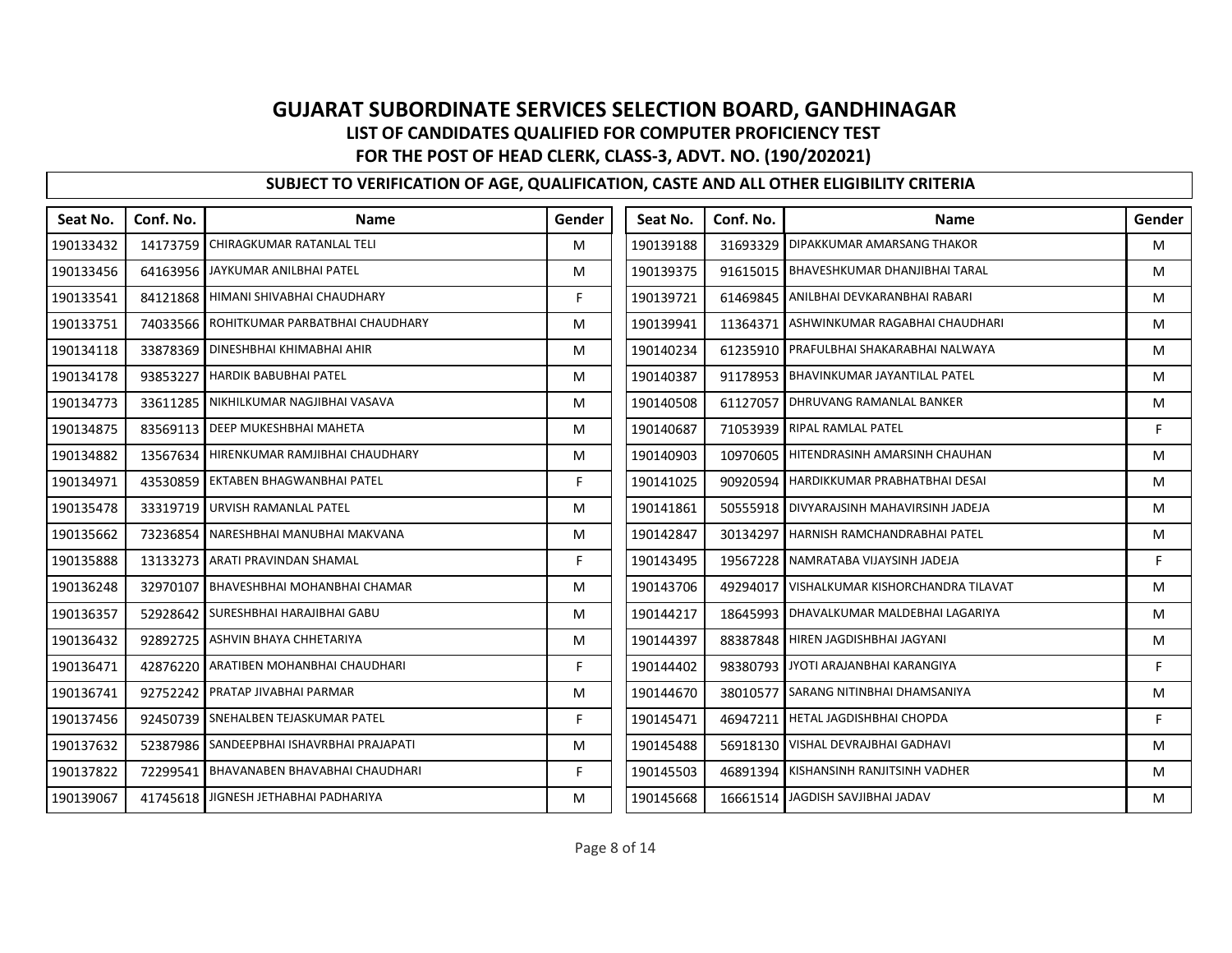| Seat No.  | Conf. No. | <b>Name</b>                                | Gender | Seat No.  | Conf. No. | <b>Name</b>                         | Gender |
|-----------|-----------|--------------------------------------------|--------|-----------|-----------|-------------------------------------|--------|
| 190145743 |           | 66558616   DIVYARAJSINH MAHIPATSINH PARMAR | M      | 190155356 | 98687973  | DHAVAL AMRUTLAL SHERASIYA           | M      |
| 190146023 |           | 46143780 VIPULKUMAR POLABHAI KARMUR        | M      | 190155473 | 88650992  | HARSHIL JAYANTBHAI PARMAR           | M      |
| 190146196 |           | 35908962 RAVIKUMAR DAYALJIBHAI TANK        | м      | 190156512 | 78373327  | JAYKISHAN NANAJIBHAI GAMARA         | M      |
| 190146661 |           | 65246260 RAJ JAMANBHAI DANGAR              | M      | 190156875 |           | 78271723 ANKIT UTPALBHAI SHUKLA     | M      |
| 190147431 |           | 94223127 SUNILKUMAR BHUPATBHAI DABHI       | M      | 190157254 | 88168501  | AXITA VIRENDRABHAI CHOTALIYA        | F      |
| 190147598 |           | 73981269 AJAY SURAMALBHAI NINAMA           | M      | 190157405 | 48122347  | HEENA USMANBHAI KADIVAR             | F      |
| 190147797 |           | 83695714 KAMLESH RATILAL CHOTALIYA         | M      | 190157965 | 77971538  | YOGRAJSINH KARANSINH GOHIL          | M      |
| 190148036 |           | 53365534 ANILKUMAR DHARNATBHAI BHEDA       | M      | 190158585 | 47798233  | CHIRAGKUMAR BHUPENDRABHAI JOSHI     | M      |
| 190148117 |           | 33262656 ASHWIN RAYDEBHAI CHAVADA          | M      | 190158771 |           | 77752958 VINEET DHIRAJLAL KANASAGRA | M      |
| 190148342 |           | 42954346 SAGAR BABUBHAI VAROTARIYA         | M      | 190159324 | 97607658  | RIDDHI MANSUKHBHAI GORVADIYA        | F      |
| 190149266 | 51587757  | <b>BHARATI ARJANBHAI GOJIYA</b>            | F.     | 190159408 | 27583223  | DHAVAL VINODBHAI JOSHI              | M      |
| 190149700 |           | 80969850 JAGRUTIBEN MANSUKHBHAI PIPARIYA   | F      | 190159616 |           | 47526394 AMIT ASHVINBHAI MIYATRA    | M      |
| 190149777 |           | 60871781 ROHITKUMAR VIJAYBHAI PATEL        | M      | 190160394 |           | 47330514 SHAILESH KESHUBHAI OLAKIYA | M      |
| 190150579 |           | 49953939 KRISHNA HARESHBHAI JOSHI          | F      | 190160513 |           | 37297860 SHILPA HARDAS VANSH        | F      |
| 190150588 |           | 89951890 PRATIK NANDLALBHAI GAMI           | M      | 190160702 | 27248153  | JAYESHKUMAR RAMSIBHAI GADHE         | M      |
| 190151546 |           | 99699212 KISHAN HARESHBHAI KUKADIYA        | M      | 190160947 |           | 27186076 HARSH BHARATBHAI BABARIYA  | M      |
| 190151547 |           | 49698935 RAJESH NAJUBHAI VAGHANI           | M      | 190160968 | 97178340  | KAJALBEN MANSINGBHAI BARAD          | F      |
| 190151718 | 69660797  | SANJAY VARJANGBHAI BORAKHATARIYA           | M      | 190161020 | 57166079  | DHAVAL KARASHANBHAI CHAUHAN         | M      |
| 190151732 |           | 89657539 KRUPALI SAMIRBHAI SOLANKI         | F.     | 190161462 | 97041668  | <b>RAHUL SHARDULBHAI DER</b>        | M      |
| 190151923 |           | 79611270 SURJITSINH DASHRATHSINH SARVAIYA  | M      | 190162034 | 46890321  | RAJUBHAI HARSURBHAI LAKHANOTRA      | M      |
| 190154602 |           | 78901964 PRINCE DURLABHJIBHAI PATEL        | M      | 190162632 | 86725175  | SOHIL NARANBHAI CHAVDA              | M      |
| 190154796 |           | 98843902 AJAY DILIPBHAI KUKADIYA           | м      | 190162789 |           | 26686436 TUSHAR KANTIBHAI TADHANI   | M      |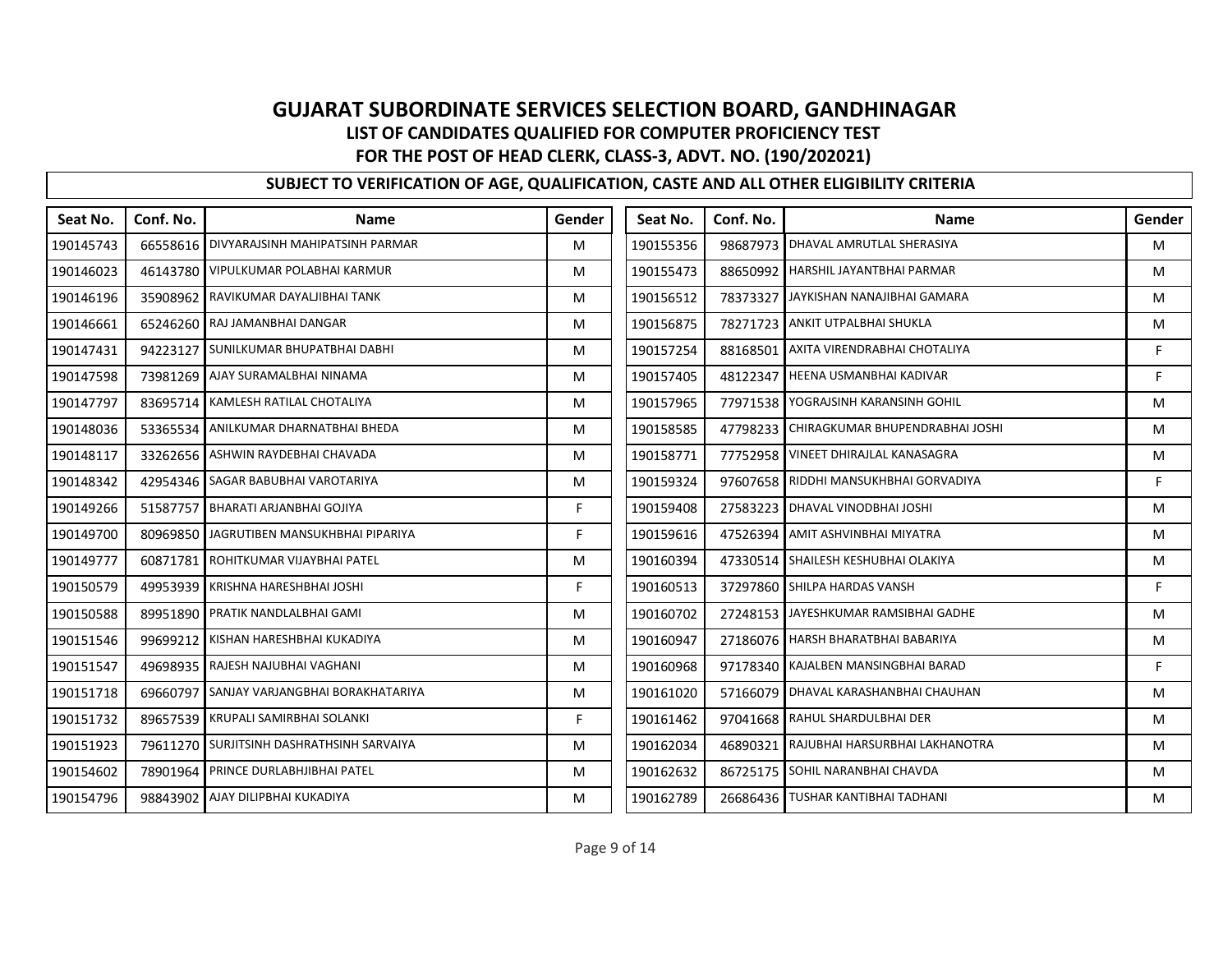| Seat No.  | Conf. No. | <b>Name</b>                                | Gender | Seat No.  | Conf. No. | <b>Name</b>                       | Gender |
|-----------|-----------|--------------------------------------------|--------|-----------|-----------|-----------------------------------|--------|
| 190163015 |           | 76622682 VIVEKKUMAR RAMESHBHAI AGRAVAT     | м      | 190167086 | 85509535  | JAYKUMAR ASHWINBHAI VAISHNAV      | M      |
| 190163177 |           | 16579253 PRIYA SANJAYBHAI LAKHWANI         | F.     | 190168163 | 75223250  | SHIVAM KISHORBHAI PADALIYA        | M      |
| 190163331 |           | 56536920 TANSUKH KANJIBHAI MORI            | M      | 190168374 | 75158573  | HITESH HARJIVANBHAI SINOJIYA      | M      |
| 190163691 | 46438725  | GAUTAMKUMAR HARSUKHBHAI LADANI             | M      | 190168705 | 15070399  | KAJAL ANILKUMAR MAKHELA           | F      |
| 190163694 |           | 66438148 PRIYAMKUMAR RAJESHBHAI DABHI      | M      | 190168986 | 34998113  | SHRADDHA HARIBHAI BALASARA        | F      |
| 190163763 | 46417429  | MOHIT HARGOVINDBHAI MULIYA                 | м      | 190170619 | 74549596  | KULDIP DILSUKHBHAI GARDHARIYA     | м      |
| 190163820 | 36402371  | KRISHNABEN PARBATBHAI PITHEEYA             | F.     | 190170789 | 24500861  | NILESHKUMAR GORADHANBHAI DOBARIYA | M      |
| 190164086 | 56325947  | AKASH JIVANBHAI HARIYANI                   | M      | 190170945 | 74456209  | VINOD KALYANJIBHAI KALOLA         | M      |
| 190164173 |           | 26300079 BHAVESHKUMAR NAGJIBHAI SARIKHADA  | м      | 190171080 | 74421304  | JAHNVI RANABHAI JAGSAR            | F      |
| 190164965 |           | 46080776 JAYDIP THAKARSHIBHAI UNDHAN       | M      | 190171663 | 24275177  | HARDIK SHAILESHBHAI DONGA         | M      |
| 190165603 |           | 55904565 MILAN HASAMUKHABHAI VAGADIYA      | M      | 190171793 | 34236455  | ROHANKUMAR NAROTTAMBHAI DHOL      | M      |
| 190165669 |           | 65888050 RUTVANA OSMANBHAI ODIYA           | F      | 190171990 | 54185277  | <b>HARDIK BABUBHAI KHUNT</b>      | M      |
| 190165861 |           | 45834968 PARTH JAGDISHBHAI GARALA          | м      | 190172157 | 34138538  | <b>ZAHID TURABALI HASNANI</b>     | M      |
| 190166174 |           | 35753925 DEVA JESHA CHAVDA                 | м      | 190172575 | 94028160  | <b>BHAVESH RANABHAI BALAI</b>     | м      |
| 190166180 |           | 25751229 PRATIK MAHESHBHAI VITHLANI        | м      | 190172813 | 33961751  | MAHESH VARJANGBHAI SOLANKI        | M      |
| 190166313 |           | 65711953 JIGNYABEN VAJUBHAI GOHIL          | F      | 190172818 | 93960466  | AKSHAYKUMAR SANJAYBHAI KATHIRIYA  | M      |
| 190166640 |           | 15620397 JYOTIBA RAJENDRASINH JADEJA       | F.     | 190173145 | 63877091  | KULDIP BHARATBHAI DANGAR          | M      |
| 190166684 | 55608920  | DHAVAL SUBHASHCHANDRA CHAUHAN              | M      | 190173338 | 43822672  | <b>BHAVIN GOVINDBHAI SUVA</b>     | M      |
| 190166741 |           | 55594708 HARPALSINH GAJENDRASINH JADEJA    | м      | 190173688 | 83732274  | DIVYESHKUMAR MANSINGBHAI SOLANKI  | M      |
| 190167007 |           | 85531249   JENTIBHAI BHIKHABHAI KALASARIYA | M      | 190173779 | 83707637  | NIKUNJ ASHOKBHAI SOJITRA          | M      |
| 190167032 |           | 45524647 DIVYESH LAKHMANBHAI SHAMLA        | M      | 190174036 |           | 43643457 NIKUNJ AJAYBHAI PATEL    | M      |
| 190167034 |           | 25524422 RAMA LAKHMAN KODIYATAR            | м      | 190174055 | 23637086  | RONAK LAKHAMANBHAI GAGIYA         | М      |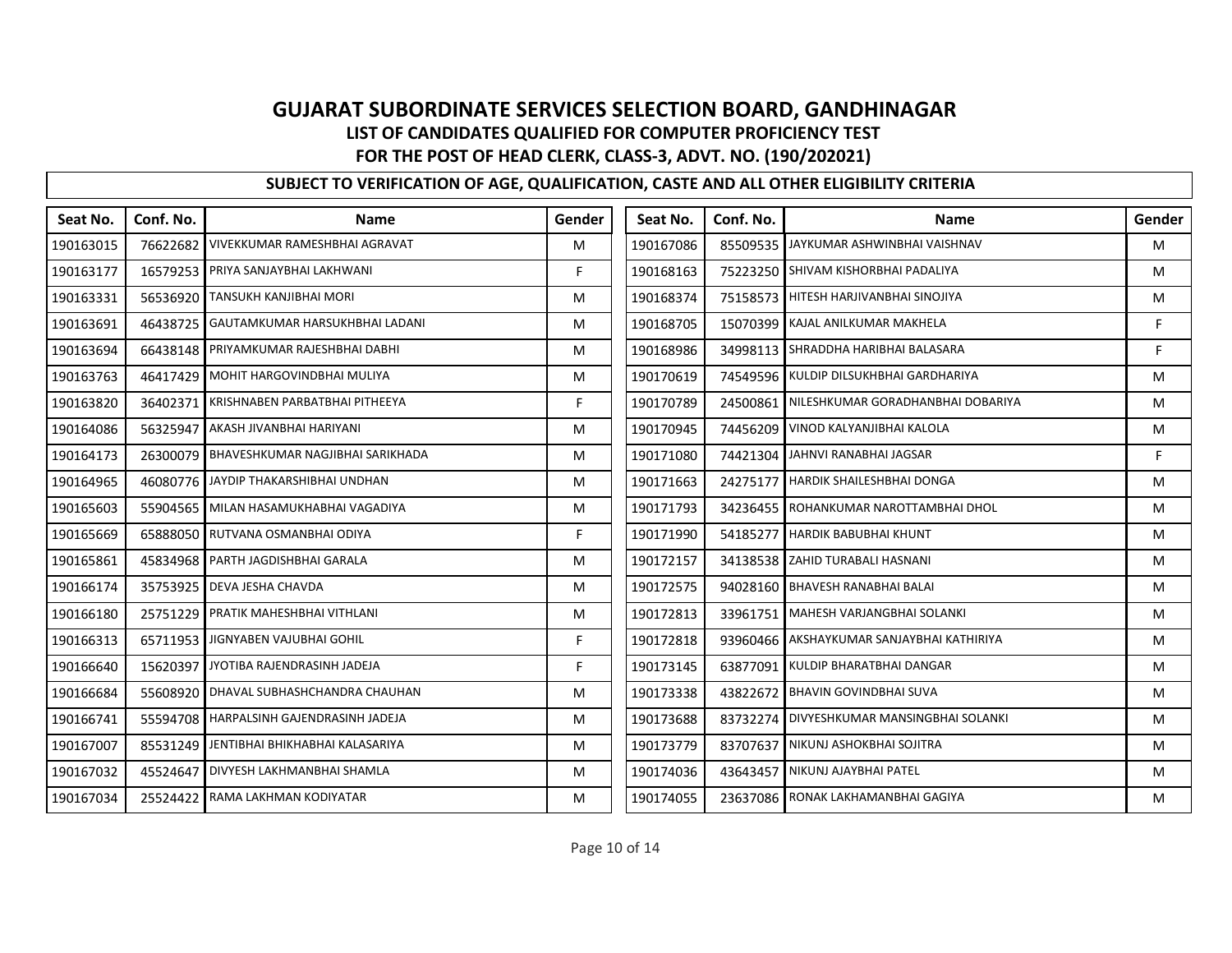| Seat No.  | Conf. No. | <b>Name</b>                                | Gender | Seat No.  | Conf. No. | <b>Name</b>                             | Gender |
|-----------|-----------|--------------------------------------------|--------|-----------|-----------|-----------------------------------------|--------|
| 190174324 |           | 63564992 KEYUR PURANDAS NIMAVAT            | M      | 190180820 |           | 31837211 RITABEN LALABHAI PATEL         | F      |
| 190174393 |           | 73548696 NISARG NAGABHAI RAVALIYA          | M      | 190181409 | 81677024  | HARSHADKUMAR MANSUKHBHAI DHOLARIYA      | M      |
| 190174926 |           | 73411794 VANDITABAHEN RAJESHBHAI DHOLARIYA | F      | 190181576 | 51634424  | KARTIKKUMAR SURAMYABHAI MAHETA          | M      |
| 190175042 |           | 83380865 HARPALSINH UMEDSINH JADEJA        | M      | 190181981 | 11521778  | GAURAVRAJ RAMSINHBHAI GOHIL             | M      |
| 190175085 |           | 13370172 JEEMITKUMAR JANAKRAY DAVE         | M      | 190183151 |           | 71183936 ANKIV KIRANBHAI CHUDASAMA      | M      |
| 190175135 |           | 93356248   HIRENKUMAR PRAVINBHAI RANPARIYA | M      | 190183295 | 11145221  | HARDIKSINH NARENDRASINH ZALA            | M      |
| 190176213 |           | 73076063 KANABHAI DEVSHI BAPODARA          | M      | 190183510 | 51091002  | REENABEN MANSINGBHAI GOHIL              | F.     |
| 190176344 |           | 53042782 RAHULKUMAR MASARIBHAI KACHOT      | M      | 190183530 | 51086701  | JAYDIPBHAI BHARATBHAI JETHAVA           | M      |
| 190176477 |           | 83008542 VIJAYBHAI JADAVBHAI VALA          | M      | 190183555 |           | 31080751 PUSHPRAJSINH YOGRAJSINH JADEJA | M      |
| 190176532 |           | 12993565 KEYUR RANABHAI KHAMBHARA          | M      | 190183629 | 91058651  | NIKULKUMAR RASHIKBHAI KAROLIYA          | M      |
| 190177089 |           | 42844971 JAYDEEP MANSUKHBHAI SUDANI        | M      | 190183631 | 61058517  | JIGNASA BHARATBHAI BHARTHI              | F      |
| 190177192 |           | 32813738 KHUSHBU SUDHIRBHAI JOSHI          | F.     | 190185914 | 40438977  | DIVYESH DEVDANBHAI KARETHA              | M      |
| 190177204 |           | 72810660 RAMABHAI KANABHAI GALCHAR         | M      | 190185996 | 70420464  | AARTIBEN RAJESHBHAI MANDH               | F.     |
| 190178503 | 12460257  | RAMABHAI KARABHAI KODIYATAR                | M      | 190186449 | 60300046  | <b>BHAVIK NANDLAL SADARIA</b>           | M      |
| 190178692 |           | 62399225 MANISHA KANABHAI SOLANKI          | F.     | 190186601 | 60261351  | KARAN RANMAL KADACHHA                   | M      |
| 190178718 |           | 52393011 DHARMISHTKUMAR MAGANLAL DALSANIYA | M      | 190186638 | 40254082  | JAYDIP RANABHAI CHAVDA                  | M      |
| 190179490 |           | 62191841 ANKIT MASARIBHAI BORKHATARIYA     | M      | 190186842 |           | 50195539 BHAVESH KANTIBHAI CHAUHAN      | M      |
| 190179649 |           | 82140688 KEYURKUMAR VINODBHAI BOGHANI      | M      | 190187135 | 60115574  | DIVYESH RAVJIBHAI MAKWANA               | M      |
| 190179941 | 52064356  | YUVRAJBHAI PATHUBHAI CHANDU                | M      | 190187518 | 30019779  | RAJESH MAGANLAL KASUNDRA                | M      |
| 190180168 |           | 72000660 TARABEN DAYABHAI RATHOD           | F      | 190187556 |           | 80009793 NILAMBEN RANJITBHAI KOTILA     | F      |
| 190180527 |           | 31909611 JAYRAJSINH BHIKHABHAI ZALA        | M      | 190187876 | 79910763  | MITTALBAHEN GIRISHBHAI CHAUDHARI        | F.     |
| 190180572 |           | 51899181 BHAVESHKUMAR BACHUBHAI BARAD      | M      | 190187912 |           | 59900160 PAVANKUMAR DHANSUKHBHAI GOTI   | M      |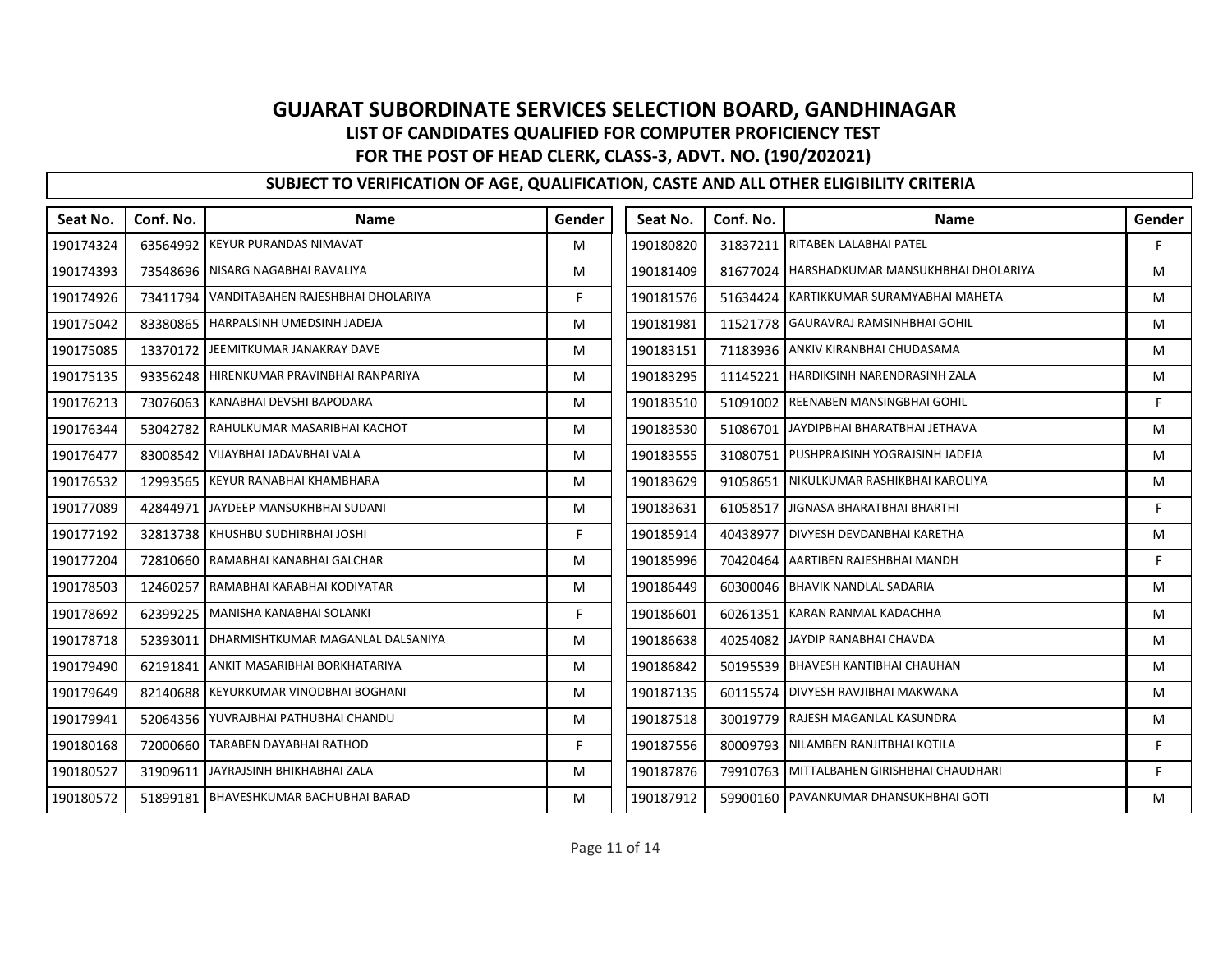| Seat No.  | Conf. No. | <b>Name</b>                                  | Gender | Seat No.  | Conf. No. | <b>Name</b>                       | Gender |
|-----------|-----------|----------------------------------------------|--------|-----------|-----------|-----------------------------------|--------|
| 190188216 |           | 59810692 VISHAL KANUBHAI RAKHOLIYA           | м      | 190201605 | 65605459  | MINALKUMAR BHARATBHAI PATEL       | M      |
| 190188247 |           | 19801834 RAJNISHBHAI JAYSUKHBHAI SAVALIYA    | M      | 190202489 | 95319881  | DAYABEN GANESHBHAI GOHIL          | F      |
| 190188554 |           | 99701915   KAUSHIKKUMAR NILESHBHAI CHAUDHARI | M      | 190202537 | 35306090  | HARSHA BIJALBHAI AHIR             | F      |
| 190189321 | 69464787  | JIGNESHKUMAR VASANTBHAI CHAUDHARI            | M      | 190203155 | 15131532  | NIRAVKUMAR SHAILESHBHAI PATEL     | M      |
| 190191165 |           | 38870580 VIMALKUMAR SAKARBHAI PATEL          | M      | 190204846 | 94605970  | DENISHKUMAR DILIPKUMAR PATEL      | M      |
| 190192357 | 78494608  | RAJANIKUMAR JIVRAJBHAI KAKADIYA              | м      | 190204897 | 44590733  | KANTI BHAVESHBHAI KATARIYA        | м      |
| 190193072 |           | 28288162 MAULIKKUMAR VINODBHAI CHAUDHARI     | M      | 190205201 | 34497861  | VIPINKUMAR BHARATBHAI CHAUDHARI   | M      |
| 190193566 | 48137107  | <b>SURAJ JAYSINH PARMAR</b>                  | M      | 190205744 | 34329533  | NAYANBHAI ISHVARBHAI PATEL        | M      |
| 190193581 |           | 98132830 VIRAGBHAI VINUBHAI GAJERA           | M      | 190205995 |           | 34236550 NITIN BHUPATBHAI LADUMOR | M      |
| 190194480 |           | 97846074 HITESH JAYANTIBHAI SAVALIYA         | M      | 190206118 | 74195454  | SUNILKUMAR JAGDISHBHAI PATEL      | M      |
| 190194561 |           | 27821973   MAYURKUMAR BHIKHUBHAI PATEL       | м      | 190206233 | 44161253  | JEMISH BABUBHAI LAKHANI           | M      |
| 190194579 |           | 27816112 NILESH RAKESHBHAI AHIR              | M      | 190208516 | 43438729  | JAYDEEPKUMAR DILIPBHAI CHAUDHARI  | M      |
| 190195224 |           | 27623001 AKSHAYKUMAR MAHESHBHAI CHAUDHARI    | M      | 190208800 | 13357945  | AKANXABEN ASHOKBHAI CHAUDHARI     | F      |
| 190195687 |           | 17477336 PRASHANT RAMESHBHAI MAVANI          | M      | 190208825 | 23349622  | KUNJKUMAR RAMESHBHAI PATEL        | М      |
| 190196297 |           | 27280213   VISHALKUMAR CHANDUBHAI GAMIT      | м      | 190208898 | 43328527  | UTPREXABAHEN ANILBHAI PATEL       | F      |
| 190196514 |           | 47212747 JUNED RAJUBHAI SAIYED               | M      | 190209190 | 53238553  | PRATIK MAHESHBHAI KHENI           | M      |
| 190197679 |           | 86853444 DIPAK BHAYABHAI PINJAR              | M      | 190209329 | 43194838  | SHIVAM ISHVARBHAI PATEL           | M      |
| 190197937 | 26780443  | PRADIPKUMAR SUDHIRBHAI VALVI                 | M      | 190209353 | 13183092  | MAHESH VASHARAMBHAI VAGHASIYA     | M      |
| 190198445 | 66614184  | MANISHBHAI RAMNARAYAN BHAIYA                 | M      | 190209363 | 53180420  | JIGARKUMAR RAMUBHAI PADVI         | M      |
| 190199041 |           | 16431570 KRUSHALIBAHEN KESHAVBHAI MORADIYA   | F      | 190209656 | 23095030  | VAISHALI SURESHBHAI PATEL         | F      |
| 190200374 |           | 76003246 KEVAL DEVRAJBHAI VEKARIYA           | M      | 190210243 | 72912609  | <b>HARDIK RAGHUBHAI DESAI</b>     | M      |
| 190201541 |           | 35625685 PRAFUL RAMESHBHAI SITAPARA          | м      | 190210324 | 62884134  | PRANAVKUMAR KIRITBHAI PATEL       | M      |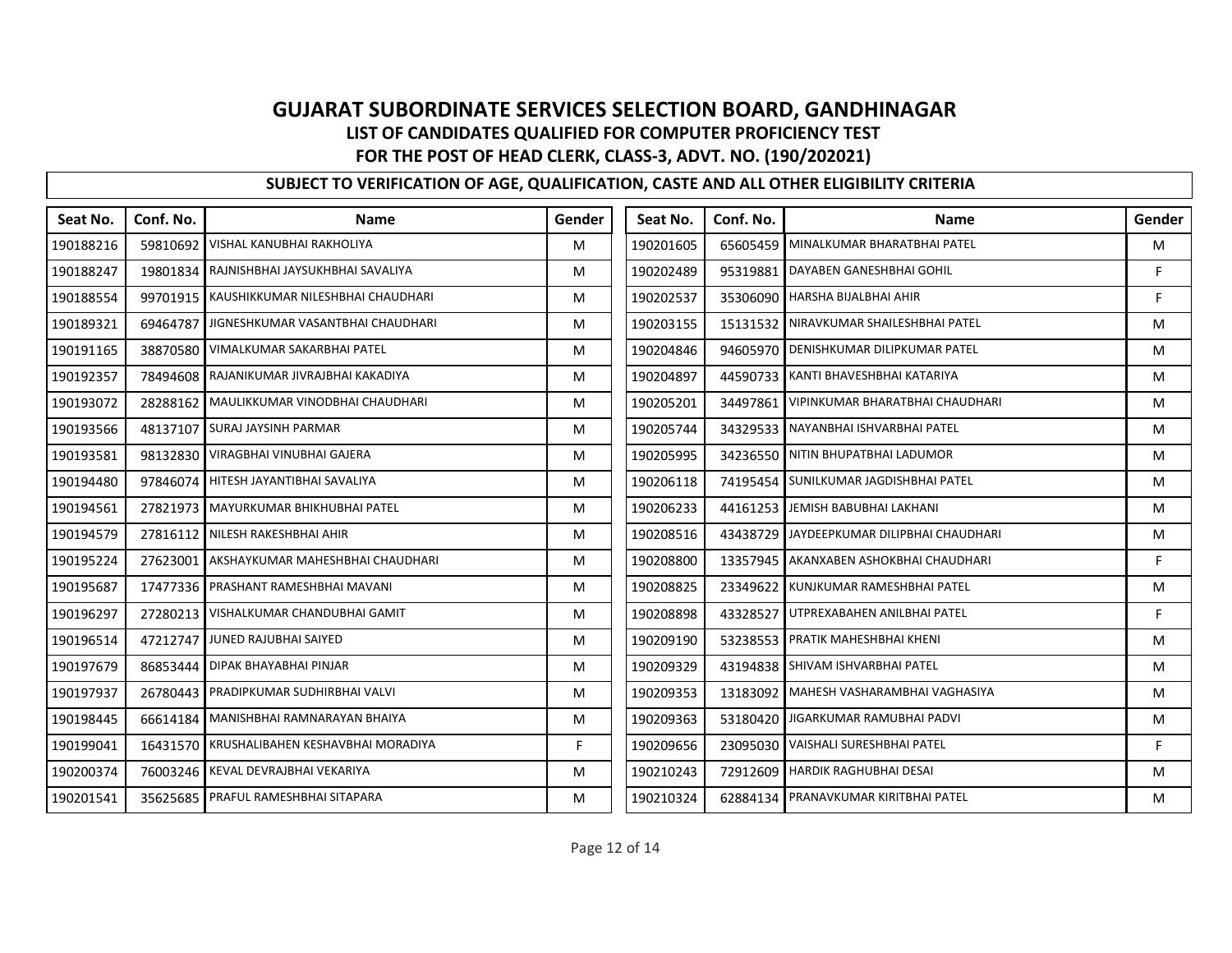| Seat No.  | Conf. No. | <b>Name</b>                                | Gender | Seat No.  | Conf. No. | <b>Name</b>                       | Gender |
|-----------|-----------|--------------------------------------------|--------|-----------|-----------|-----------------------------------|--------|
| 190211787 |           | 22425218   AMRATBHAI CHAMANBHAI PRAJAPATI  | м      | 190220924 | 39388984  | BHAUMIKKUMAR VINUBHAI PARMAR      | M      |
| 190211833 |           | 72407167 APURVA NILESHKUMAR ANTANI         | F.     | 190221608 | 99076284  | PRASHANT PRABHATBHAI VASAVA       | M      |
| 190212365 |           | 32254259 AVANI GHANSHYAM PATEL             | F.     | 190222647 | 58612574  | KAMALKUMAR SHANTILAL PARMAR       | M      |
| 190212581 |           | 72193139   NISHA RAGHAVBHAI BATHAVAR       | F      | 190223192 | 38380820  | ALKA VIRSINGBHAI GARASIYA         | F      |
| 190213008 |           | 22069439 PIYUSHKUMAR BIPINCHANDRA GARASIYA | M      | 190223552 | 48205072  | SANJAYKUMAR MAGANBHAI DEVDA       | M      |
| 190213448 |           | 41926835 KETANKUMAR KANTIBHAI RATHOD       | м      | 190224248 | 77896454  | HIREN DINESHKUMAR LAKHADHIR       | м      |
| 190213466 |           | 91919937 JINALBAHEN MUKESHBHAI PATEL       | F      | 190224820 | 47634513  | MEHULBHAI KARSANBHAI RATHVA       | M      |
| 190214620 |           | 91571290 TAPANKUMAR PARMANANDBHAI PATEL    | M      | 190225892 | 27148649  | KINJAL LAXMANBHAI AJUDIYA         | F      |
| 190214929 |           | 91476054 MAHESH KESHUBHAI PARMAR           | м      | 190227491 | 66415792  | GHANSHYAMBHAI BHIMSINGBHAI RATHVA | M      |
| 190215035 |           | 51442464 HARSHIKABA BRIJRAJSINH JADEJA     | F      | 190228385 | 66001099  | JAIMINKUMAR JUVANSINH BARIA       | M      |
| 190215508 |           | 91300599 AVANI SURESHBHAI PATEL            | F.     | 190229227 | 15614154  | DIPEEKABEN VALJIBHAI PARMAR       | F      |
| 190215813 |           | 41205493 JAY SANJAYKUMAR SHAH              | M      | 190230550 | 45011365  | <b>ANAND VASUDEVBHAI PATEL</b>    | M      |
| 190215834 |           | 31198985 MITAL GOPALBHAI LUNAGARIYA        | F.     | 190231577 | 64552641  | JAYDEEPSINH TRILOKSINH RANA       | M      |
| 190215907 |           | 91177378 KINJALBA HEMATSANG DODIYA         | F      | 190232603 | 74068376  | MEGHNA SURESHKUMAR DHRUVA         | F      |
| 190216426 |           | 81012324 JAYDEEPBHAI ANILBHAI CHAUDHRI     | M      | 190233528 | 23649204  | KIRTANBHAI VASANTKUMAR DHAKIYA    | M      |
| 190216511 |           | 60987937   HETVI JAYESHKUMAR DESAI         | F.     | 190234320 | 33266676  | RAJANKUMAR CHANDUBHAI CHAVADA     | M      |
| 190217435 |           | 80704305 KUMAR RANABHAI MORI               | M      | 190234589 | 43139119  | MAYABEN PARTHINGBHAI TAVIYAD      | F      |
| 190217822 |           | 80576983 ANILKUMAR NARESHKUMAR RANA        | M      | 190234835 | 23035560  | ASHOKKUMAR NASARIYABHAI RATHWA    | M      |
| 190218572 | 90335828  | JIGNESHKUMAR BHAGUBHAI PATEL               | м      | 190235159 | 42893783  | DIPIKABEN JAGATSINH PATEL         | F      |
| 190219348 |           | 70094266 SUNITKUMAR ANILBHAI PRAJAPATI     | M      | 190235228 | 42858108  | KEYURKUMAR PRAVINBHAI PARMAR      | M      |
| 190220057 |           | 49800689 JAYENDRASINH PANKAJKUMAR CHAUHAN  | M      | 190235407 | 32780252  | HARDIKKUMAR JAYESHBHAI PATEL      | M      |
| 190220225 |           | 99719602 NIMISHABAHEN RATILAL SOLANKI      | F      | 190235428 | 92770887  | MITESH TILIYABHAI RATHVA          | М      |